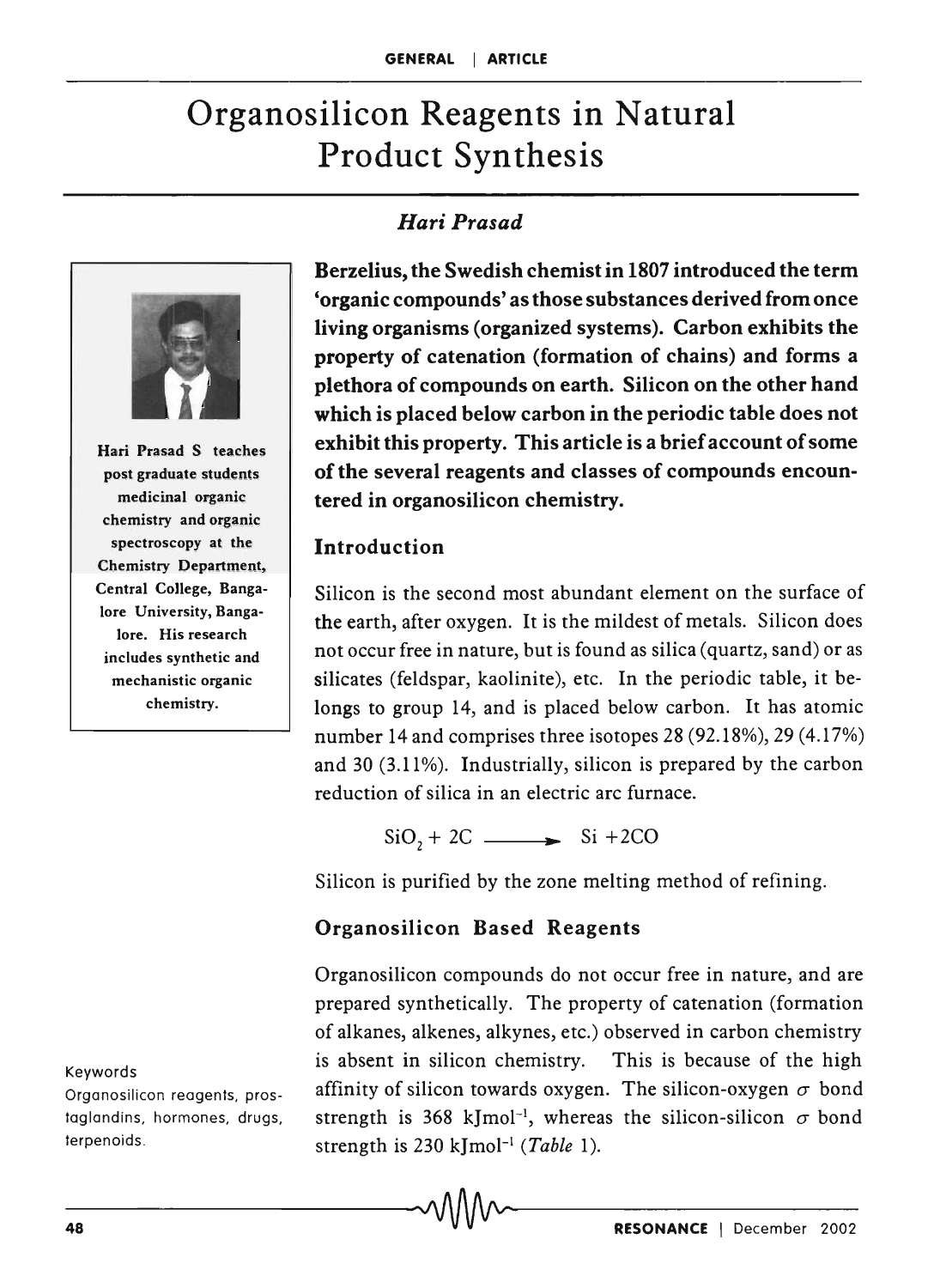|  |  | X H-X C-X O-X F-X CI-X Br-X I-X Si-X |  |  |
|--|--|--------------------------------------|--|--|
|  |  | C 416 356 336 485 321 285 213 290    |  |  |
|  |  | Si 323 290 368 582 391 310 234 230   |  |  |

Thus, in the oxygen rich atmosphere of the earth, the silicon analogues similar to carbon do not occur. Instead, silicon bonds with oxygen and other metals to form a variety of mineral silicates.

The first halosilane-silicon tetrachloride was discovered by Berzelius *(Box* 1), by reacting elemental chlorine with silica and coke, in the same year he discovered silicon.

$$
SiO2 + C + 2Cl2 \xrightarrow{1000°C} SiCl4 + CO2
$$

Friedel and Craft in 1863 reacted silicon tetrachloride with Franklands diethyl zinc to isolate the first organosilicon compound: tetraethylsilane.



Today, all the organosilicon reagents are manufactured by two separate processes.

*Direct process:* Elemental silicon is reacted with chlorinated hydrocarbons in presence of a metal catalyst to form organohalosilanes.

$$
\begin{array}{ccc}\n\text{Cu cat.} & \text{C1} & \text{C1} \\
\text{Si} + 2\text{CH}_3\text{Cl} & \overline{300\degree\text{C}} & \text{C1} & \text{C1} & + & \sim 40 \text{ by products} \\
& \text{C1} & \text{C1} & \text{C1} & \text{C1} & + & \sim 40 \text{ by products} \\
& \text{C1} & \text{C1} & \text{C1} & \text{C1} & + & \sim 40 \text{ by products} \\
& \text{C1} & \text{C1} & \text{C1} & \text{C1} & + & \sim 40 \text{ by products} \\
& & \text{C1} & \text{C1} & \text{C1} & \text{C1} & + & \sim 40 \text{ by products} \\
& & \text{C1} & \text{C2} & \text{C1} & \text{C1} & + & \sim 40 \text{ by products} \\
& & \text{C1} & \text{C2} & \text{C1} & \text{C1} & + & \sim 40 \text{ by products} \\
& & \text{C1} & \text{C2} & \text{C1} & \text{C1} & + & \sim 40 \text{ by products} \\
& & \text{C1} & \text{C2} & \text{C1} & \text{C1} & + & \sim 40 \text{ by products} \\
& & \text{C1} & \text{C1} & \text{C1} & \text{C1} & + & \sim 40 \text{ by products} \\
& & \text{C1} & \text{C1} & \text{C1} & \text{C1} & + & \sim 40 \text{ by products} \\
& & \text{C1} & \text{C1} & \text{C1} & \text{C1} & + & \sim 40 \text{ by products} \\
& & \text{C1} & \text{C1} & \text{C1} & \text{
$$

*Siepwise process employing Grignard reagents:* Silicon tetrachloride upon systematic treatment with Grignard reagents and/or alkyl lithiums form a range of organosilicon reagents of Table 1: Comparison of the bond strengths of carbon and silicon analogues (kJ mot-1 ).



Silicon was first isolated in 1823 by Berzelius by passing metallic potassium vapours over red-hot silica to obtain a brown mass. Addition of water to the brown mass gave silicon as an amorphous solid with liberation of hydrogen gas. Berzelius also obtained silicon by the decomposition of potassium hexafluorosilicate  $(K_2SiF_6)$  with an excess of potassium.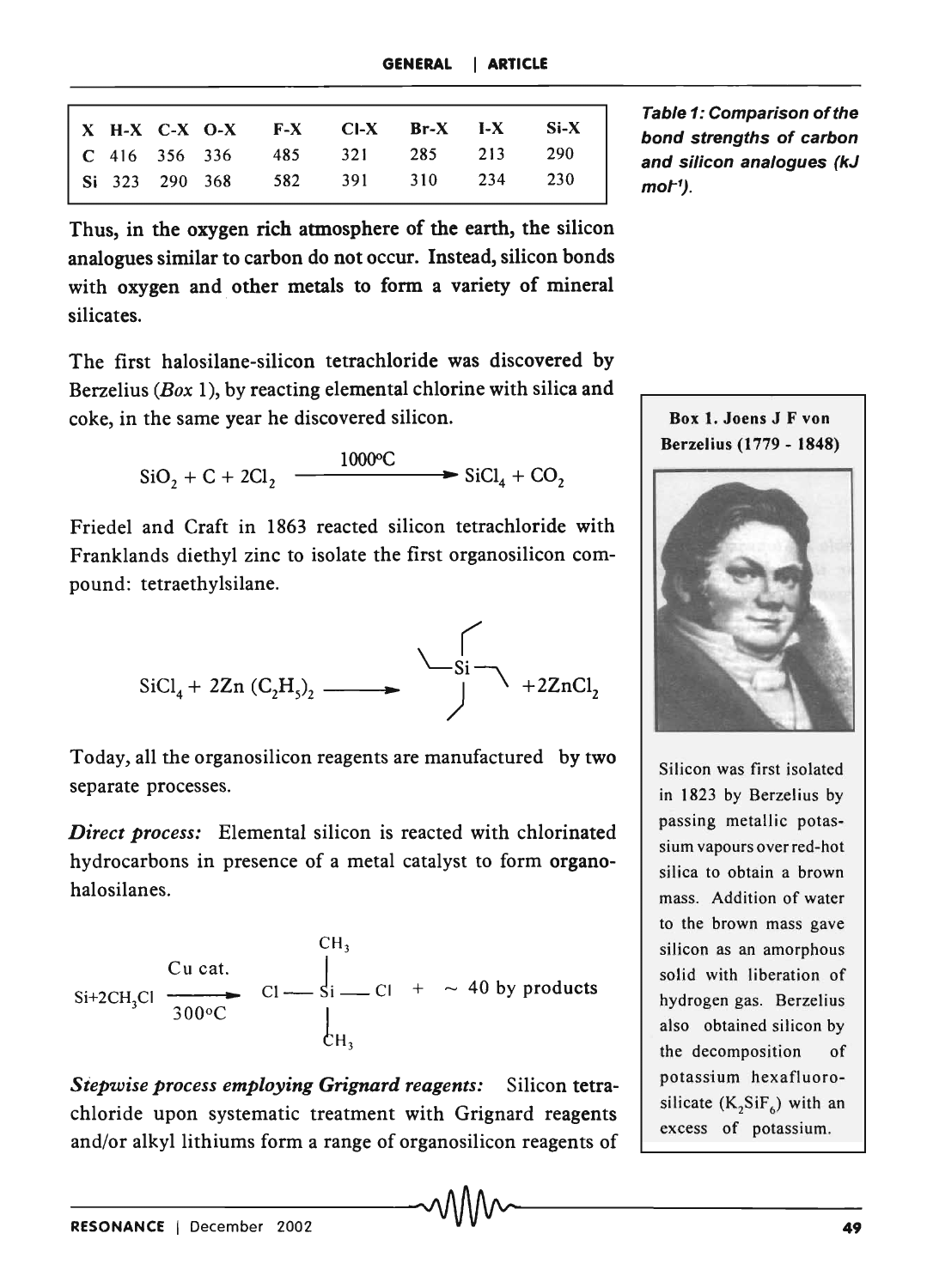#### **Box 2. Silanols and Silicones**

Halosilanes upon careful hydrolysis form silanols. The silanols being highly reactive immediately undergo condensation polymerization to form a range of commercially useful silicones. This pioneering work was carried out by Kipping, considered today as the father of classical organosilicon chemistry. The polymerization occurs till the hydroxy groups are end blocked with other protecting groups like the alkyl/ aryl group, ether/ester group or the trimethylsilyl group. The silicone polymers so obtained maybe fluids or rubbers. Silicone fluid polymers are water repellant (due to the organic side groups) and heat stable. They are used as lubricants, polishes, paints, varnishes, in water-proofing textiles, in glassware, and antifoaming agents. Silicone rubbers retain their elasticity and are used as electrical gaskets and insulators.

> high synthetic utility (*Table 2*). In both the processes, a mixture of compounds is obtained which are separated by careful fractionation.

**Table 2. Stepwise process** for the preparation of organosilicon reagents.

#### The Nature of the Carbon-silicon Bond: Bond Polarization

Silicon is more electropositive than carbon. This results in the

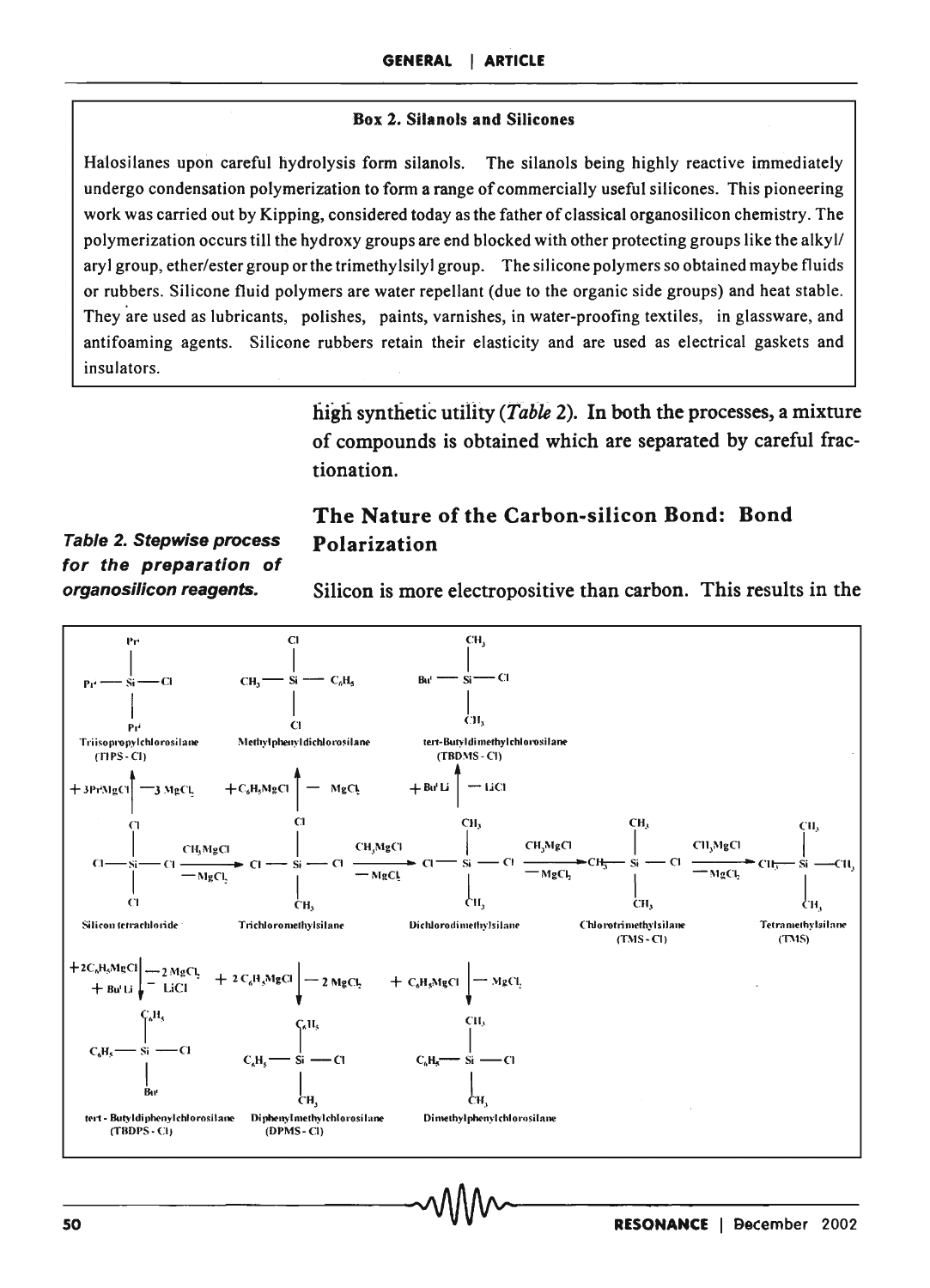strongly polarized carbon-silicon bond as: Much of organo-

 $\delta^+$  $\delta^ Si \sim c$ 

Due to the strong bond polarization, nucleophilic attack on silicon leads to bond heterolysis. The cleavage is especially facile when the attacking nucleophile is oxygen or a halogen. This property of bond heterolysis is used for desilylation reactions, rendering silicon to be used as a protecting group/masking agent in organic synthesis.

silicon chemistry is driven by the formation of strong silicon-oxygen or silicon-fluorine bonds at the expense of other weaker bonds.

$$
Nu \cdot + \begin{array}{ccc} R & R \\ R & S & \xrightarrow{\text{Si}-C_L} \end{array} \longrightarrow Nu-S\begin{array}{ccc} C_L & \xrightarrow{\text{Si}-R} & + & C_L \\ \downarrow & C & \searrow{\text{Ni}-S\begin{array}{ccc}R & & \\ & R & \xrightarrow{\text{Si}-R} \end{array}} \end{array}
$$

The larger carbon-silicon bond affords less steric hindrance than the carbon-carbon bond. Thus, when silicon is bonded to carbon, it is considered to be a'super-proton'. This is because it reacts in a manner similar to a proton. On the other hand, when silicon is bonded to oxygen, it behaves as an enfeebled proton.

#### The  $\alpha$ -silyl and  $\beta$ -silyl Effects

All known organosilicon chemistry is based on the mechanistic pathways involving the valence  $\gamma'$  and empty  $d'$  orbitals of silicon. The metallation of a tetraalkylsilane leads to the formation of a carbanion  $\alpha$ - to the silyl group. Such carbanions  $\alpha$ - to the silyl group are extremely stable. The ease of formation and stabilization of  $\alpha$ -carbanions to silicon have been attributed to delocalization of the extra electron density centered in the *2p*  orbital on carbon into an empty *3d* orbital on silicon.

Silicon also stabilizes a carbocation  $\beta$ - to the silicon. The stabilisation is due to the  $(\sigma \rightarrow p)_\pi$  conjugation from the carbonsilicon bond to the vacant  $p$  orbital of the  $\beta$ -carbocation.

Most of organosilicon chemistry may be explained based on the above properties of silicon.



The  $\alpha$ -silyl effect.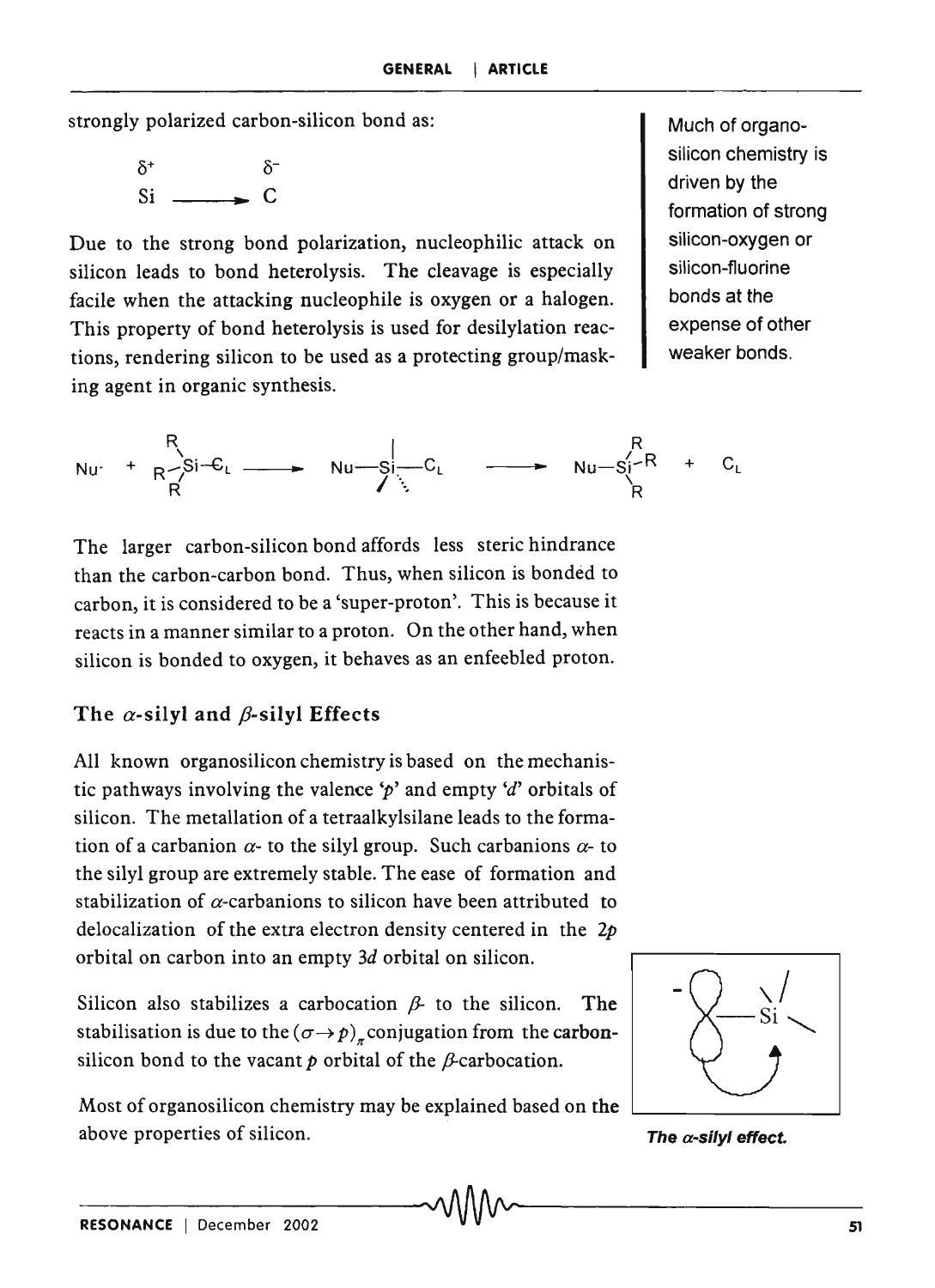

The  $\beta$ -silyl effect.

### Synthesis and Utility of Organosilicon Compounds

Many different classes of organosilicon compounds are known. Discussed herein is a brief preparation of some of the classes and their utility in the synthesis of some natural products/drugs of commercial importance. Several individual methods are reported for the synthesis of each of these classes. The most important general reaction however, for the formation of an organosilicon compound remains the reaction of a suitable anion with a halosilane.

*Silyl ethers:* Reactive hydroxy/thiol or carboxylic groups (protic substrates) are protected using organosilicon reagent in presence of a suitable base.

N o R OR <sup>+</sup>(CR3)3Si-Cl -------1..... 2RO Si(CH3 )3 R = alkyl/aryl group/carbonyl

The silyl ethers so formed are stable due to the high affinity of silicon towards oxygen. This provides an opportunity to use organosilyl groups as protecting groups for protic substrates. For example, carboxylic acids due to their high polarity, cannot be analyzed by gas-liquid chromatography. However, their trimethylsilyl esters being highly volatile maybe analyzed using gas-liquid chromatography.

The deprotection of the trimethylsilyl-ether/esters to the parent compounds occur quite readily on exposure to nucleophiles such as methanol in presence of catalytic amount of acid or base.

R'O Si(CH<sub>3</sub>)<sub>3</sub> 
$$
\xrightarrow{\text{MeOH/H}^+ \text{ or OH}^-} \text{R'}-OH + (CH_3)_3 \text{Si-OR}
$$
  
R = H or Me

Such a reaction has been efficiently utilized in the synthesis of prostaglandin  $\text{E}_{2}(\text{PGE}_{2})$  methyl ester. Prostaglandin  $\text{F}_{2\alpha}$  methyl ester upon treatment with trimethylsilyldiethylamine undergoes regiospecific protection of the  $C_{11}$  hydroxy group. Fur-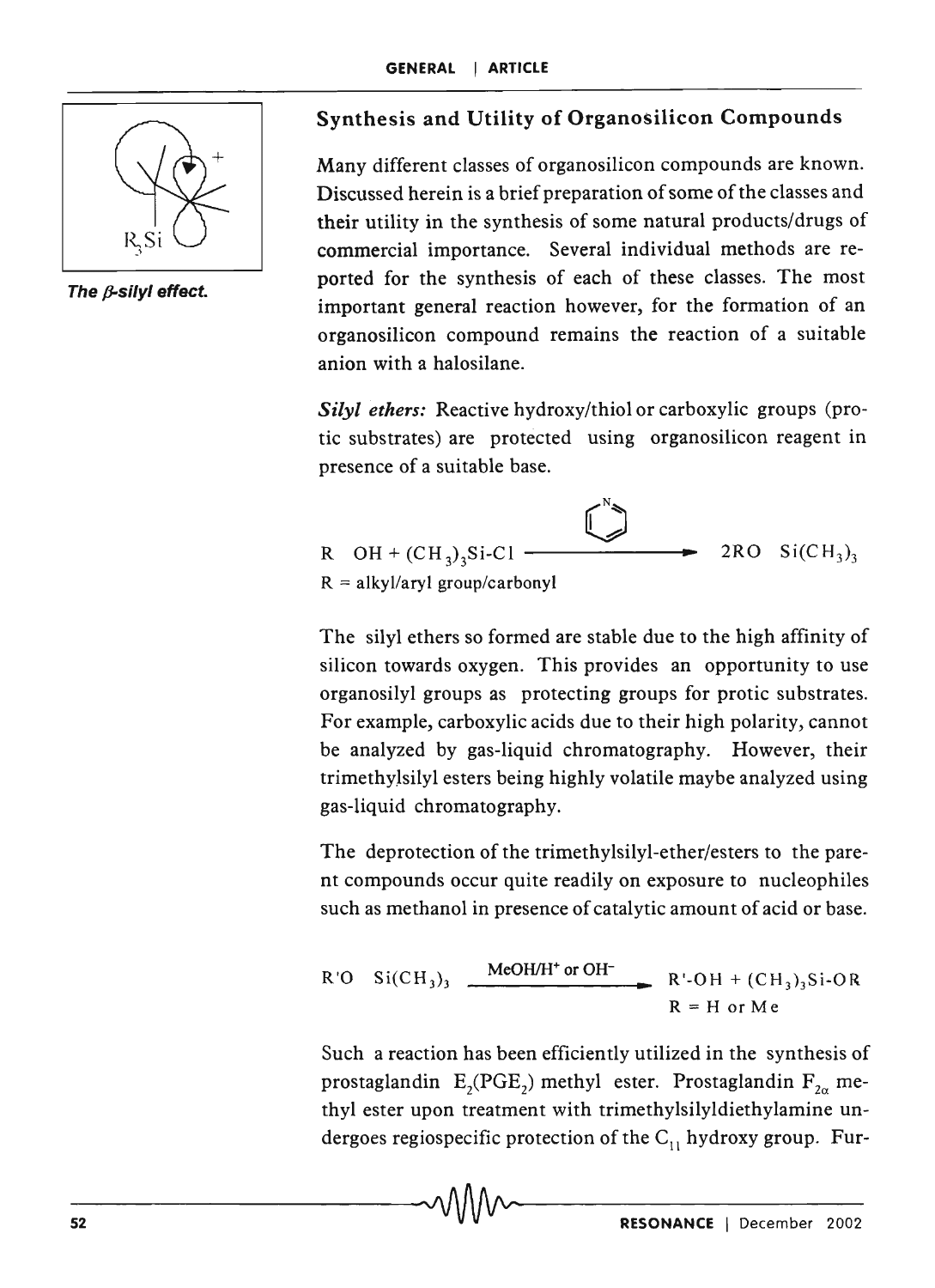

ther oxidation with chromium trioxide followed by deprotection Structure 1. in acid medium gives PGE, methyl ester. PGE, is the most common and biologically most potent of mammalian prostaglandins. It is oxytocic and abortifacient in nature *(Structure 1).* 

The protection behaviour of the organosilyl group has also been utilized in the synthesis of (R)-isoproterenol a drug used as an adrenergic bronchodilator. The synthesis uses two types of silicon based protecting groups, *viz,* the diisopropylsilyl group and the triethylsilyl group (see *Structure 2).* 

*Silyl enol ethers:* These compounds are generally prepared by the trapping of enolate ions. Treatment of an enolisable carbonyl compound with base followed by quenching with chlorotrimethylsilane gives a silyl enol ether.

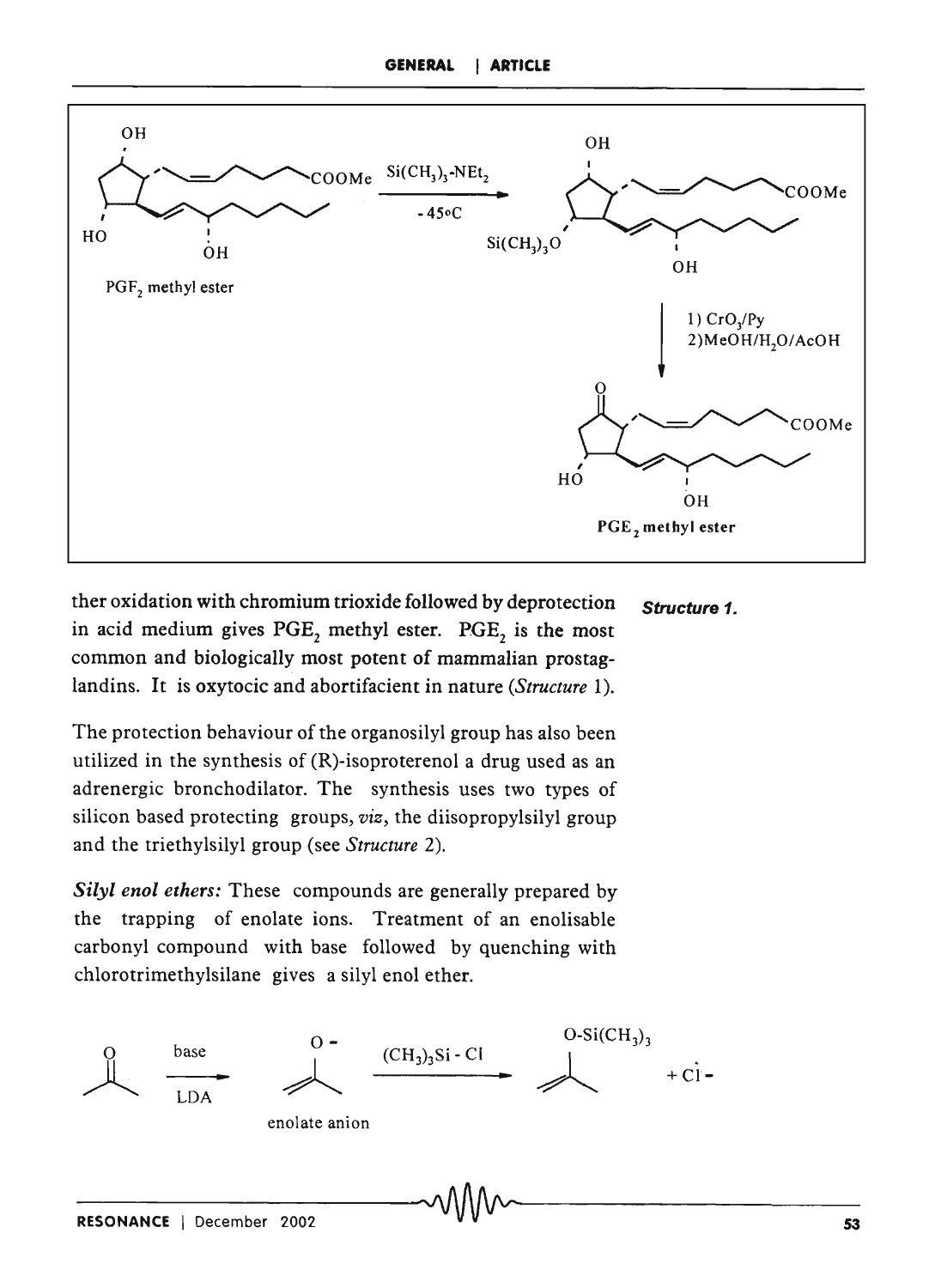

Structure 2.

The silyl enol ethers undergo reaction with strong electrophiles. The resulting carbocation is stabilized through resonance. Final desilylation with a nucleophile gives the higher carbonyl derivative.

$$
E \longrightarrow E
$$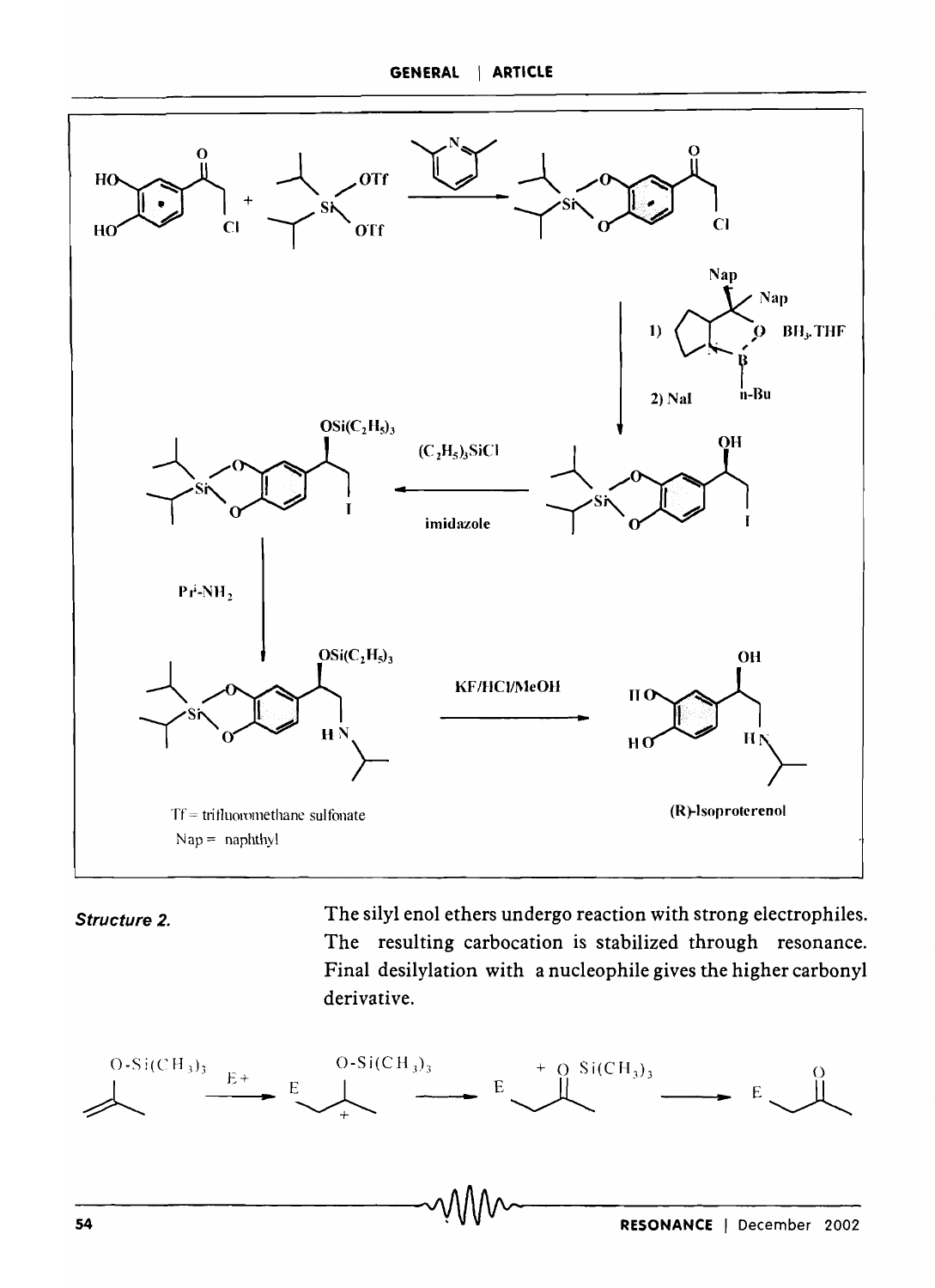The synthesis of [6]-gingerol, the major phenol and most important of the pungent principles of ginger oil, has been achieved by utlilizing such a reaction.



16]-G ingerol

Other examples for the utility of silyl enol ethers in natural product synthesis is in the case of the Ireland-Claisen rearrangement to form methyl santolinate, and 11,lS-deoxy- $PGE_2$  methyl ester. (TBDMS – t-butyldimethylsilyl)



11, 15-Desoxy-PGE, methyl ester

*Alkynyl silanes:* Alkynyl silanes are normally prepared by the metallation of terminal alkyne followed by quenching with a halo silane.

 $RC \equiv C$ H  $R$ MgBr  $RC = C$  M<sup>+</sup>  $\frac{(CH_3)_3Si-Cl}{CH_3^2}$  $RC \equiv C \quad M^+$ or R-Li or NaNH, or LOA  $RC \equiv \text{CSi}(CH_3)$ <sub>3</sub> + MCI

The reverse reaction (desilylation) and liberation of alkyne is achieved using a good nucleophile such as the hydroxide ion, fluoride ion, methanolysis, silver (I) followed by cyanide ion heterolysis, etc. \_\_\_\_\_\_\_\_ ,AA~AA" \_\_\_\_\_\_ \_\_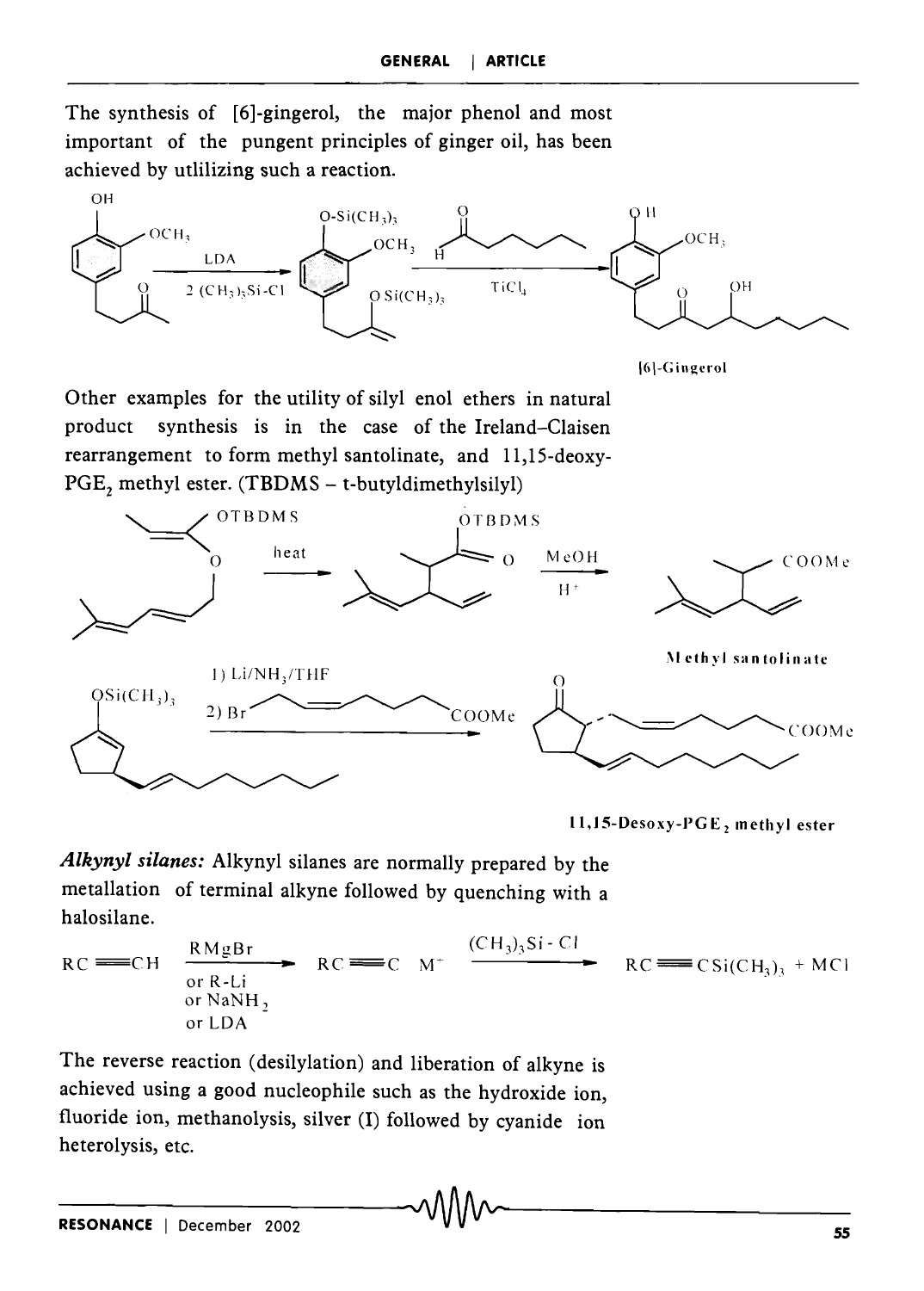An intramolecular Friedel-Crafts acylation reaction has been efficiently utilized in the synthesis of muscone. The acyl carbocation formed attacks the silicon bearing carbon leading to cyclisation. Stabilization is achieved through the  $\beta$ -silyl effect. Desilylation, further methylation and reduction gives muscone. Muscone, an oily macrocyclic ketone is the chief odorous constituent of musk widely used in perfumery.



The synthesis of cecropia juvenile hormone which plays an important role in the development of the silkworm moth, is another example for the utility of an alkynyl silane. The trimethylsilyl group in this synthesis behaves as a masking agent for the acetylenic anion.



Cecropia juvenile hormone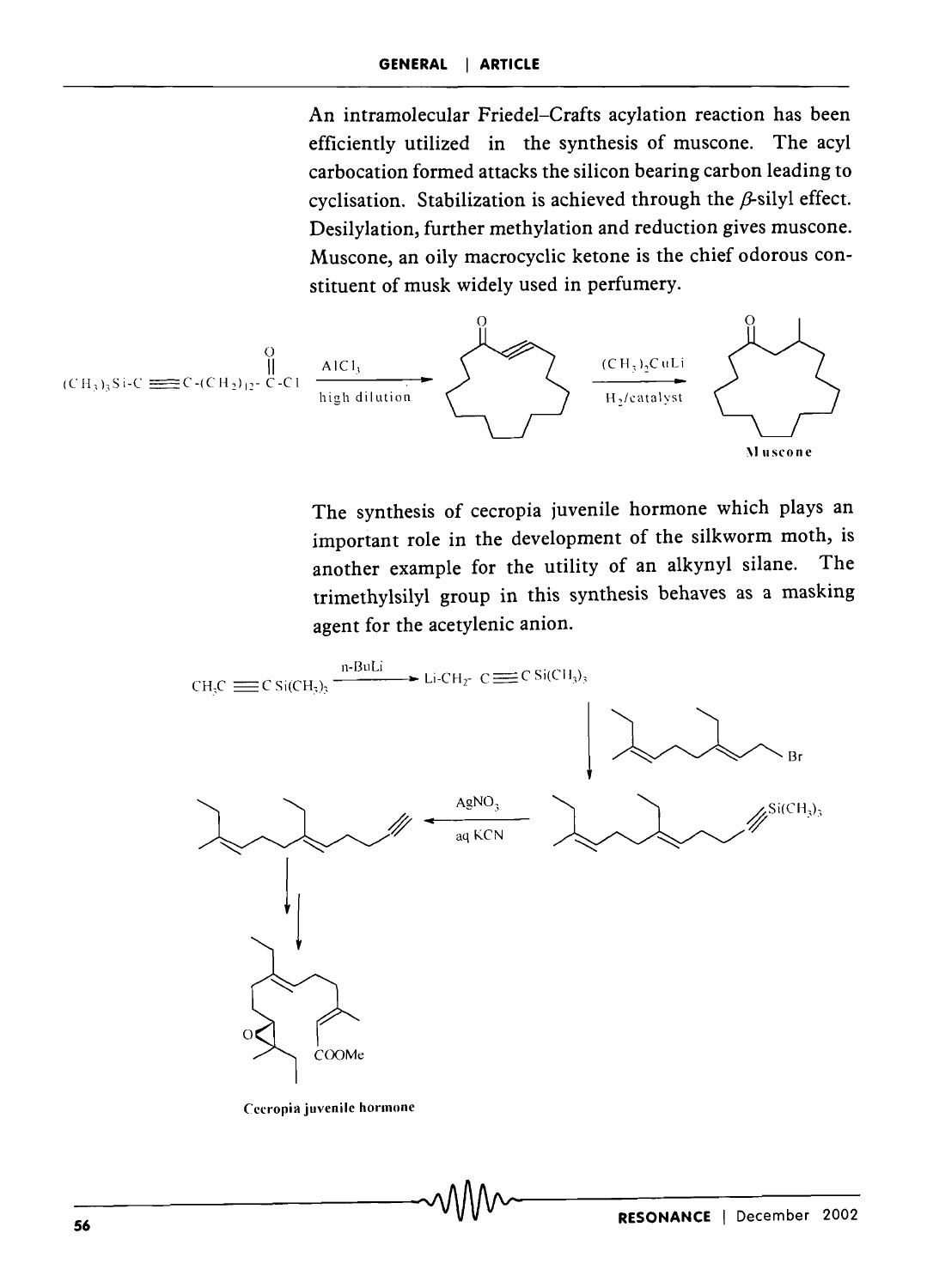*Vinyl Silanes:* The Wurtz-Fittig coupling reaction of a vinyl halide with a metal and a halosilane (which behaves as an electrophilic quench) is one of the earliest methods for the formation of vinylsilanes.

Na or Mg or<br>  $\overline{n}$ -BuLi<br>  $\overline{n}$   $\overline{n}$   $\overline{n}$   $\overline{n}$   $\overline{n}$   $\overline{n}$   $\overline{n}$   $\overline{n}$   $\overline{n}$   $\overline{n}$   $\overline{n}$   $\overline{n}$   $\overline{n}$   $\overline{n}$   $\overline{n}$   $\overline{n}$   $\overline{n}$   $\overline{n}$   $\overline{n}$   $\overline{n}$   $\overline{n}$   $\overline{n}$   $\overline{n}$   $\overline{n}$   $\$ 

 $X = Br$  or Cl

The synthetic utilities of vinylsilanes are enormous. They undergo stereospecific electrophilic substitutions at the ipso position, with the silicon stabilizing the  $\beta$ -carbocation. Here, the reverse reaction and conversion back to vinyl halide is feasible and vinylsilanes undergo facile halogenation at the ipso-position of silicon when treated with halogen'. This renders the silicon to behave as a protecting group for the vinyl anion. The protection and halogenation reactions have been utilized for the synthesis of Z-tamoxifen, an anticancer drug for treating estrogen dependant metastatic breast cancers in humans. The synthesis of Z-tamoxifen, the active isomer which exhibits antineoplastic properties is achieved by halogenating a vinyl silane followed by conversion to Z-tamoxifen.

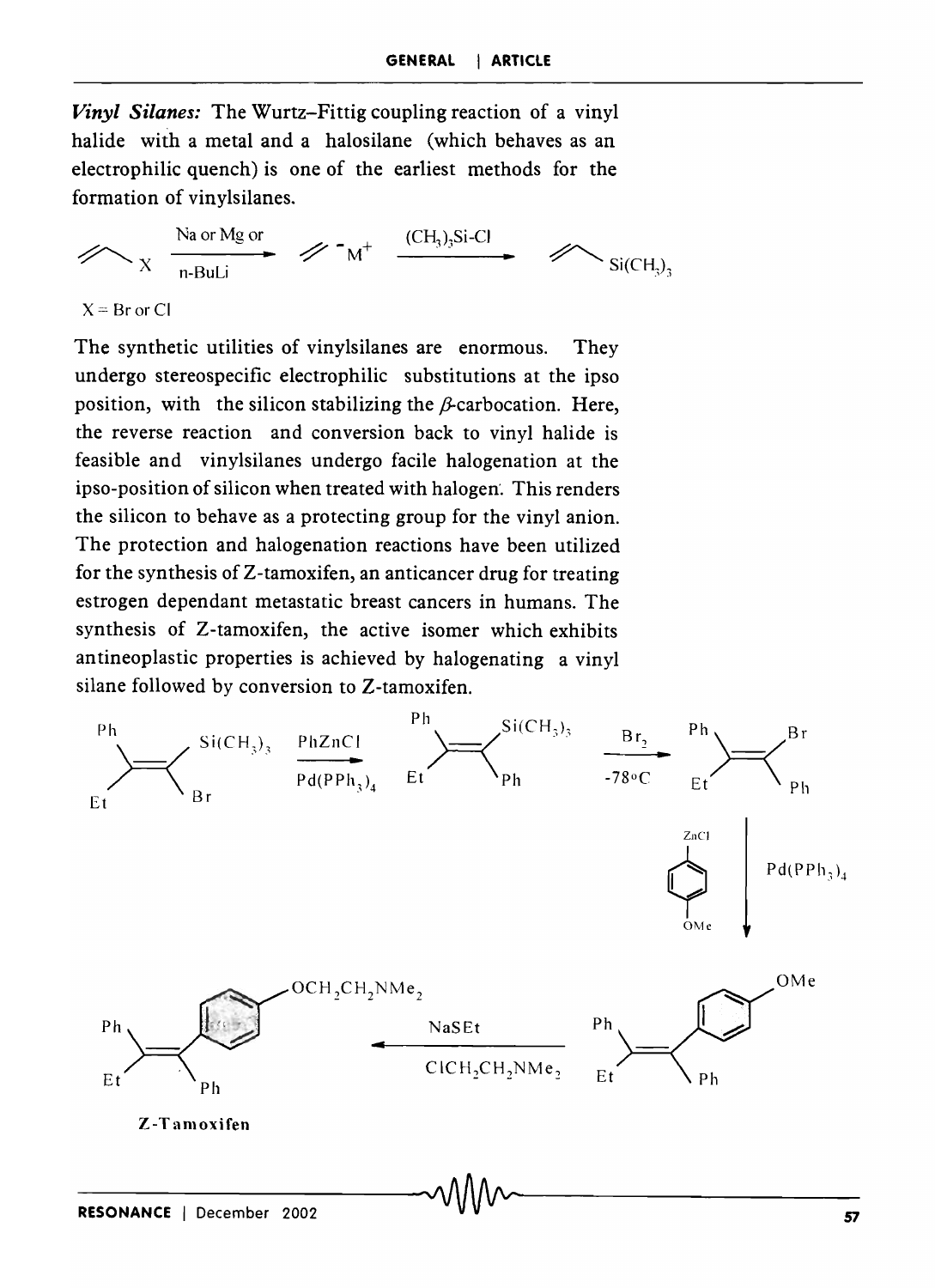A similar halogenation and organozinc coupled reaction has also been utilized in the synthesis of yellow scale pheromone, scales being small very prolific insects having young that suck the juices of citrus plants.



Yellow scale pheromone

 $\alpha$ ,  $\beta$ -Epoxysilanes: Epoxidation of vinylsilanes with reagents such as meta-chloroperoxybenzoic acid (m-CPBA) yields the corresponding epoxysilane in high yields.



Epoxysilanes too are of high synthetic utility. One instance has been for the synthesis of exobrevicomin the active pheromone of the western pine beetle. Treatment of an  $\alpha$ , $\beta$ epoxysilane with Grignard reagent forms the regiospecific  $\beta$ hydroxysilane, which upon hydrogen peroxide oxidation gives exobrevicomin.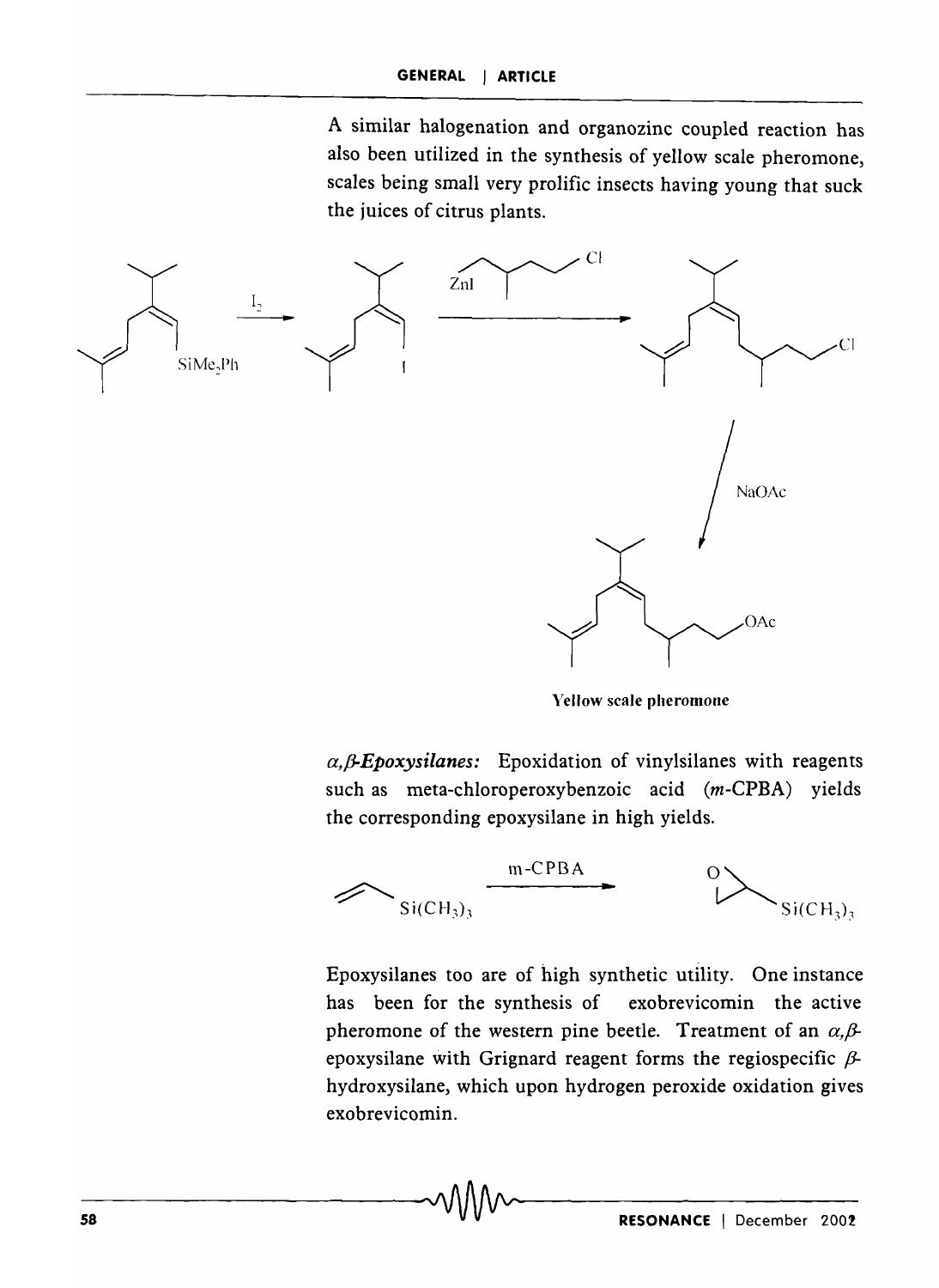

The usefulness of  $\alpha$ , $\beta$ -epoxysilanes has also been illustrated in a three step synthesis of Latia luciferin from dihydro- $\beta$ -ionone.



Luciferin

Luciferin is a pigment found in bioluminescent animals like the fireflies, marine crustaceans, etc.

*f3-Hydroxysilanes:* One of the most important reactions of organosilicon chemistry is the Peterson olefination reaction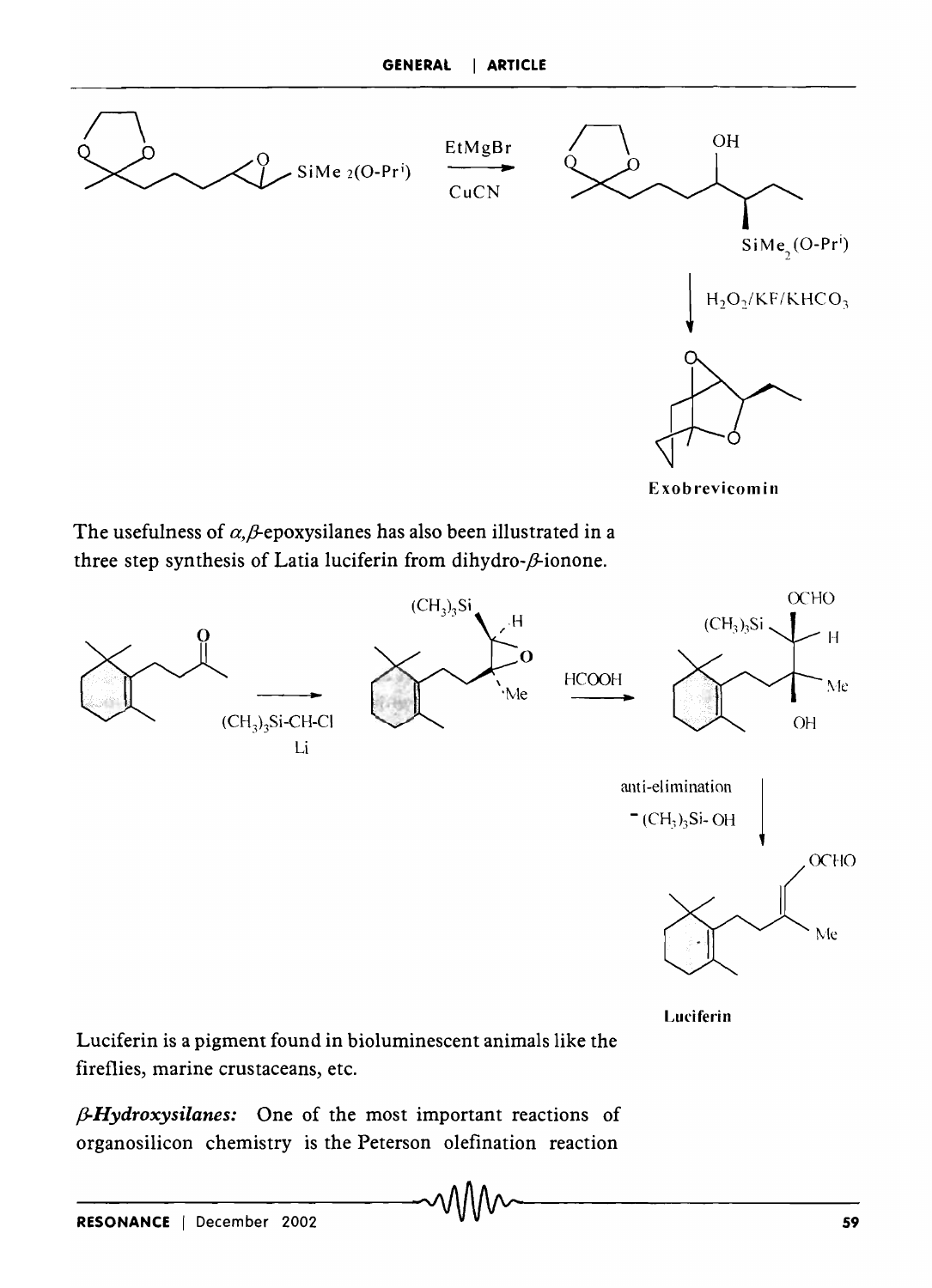(also called as the Silyl-Wittig reaction). Like the Wittig reaction, the Peterson olefination reaction results in the formation of alkenes. Reacting  $\alpha$ -silylated carbanions (stabilized through the  $\alpha$ -silyl effect) with carbonyl compounds yield  $\beta$ -hydroxysilanes. The  $\beta$ -hydroxysilanes undergo elimination of silanol to afford olefin.



The Peterson olefination has been readily used for the synthesis of  $\beta$ -gorgonene, a non-isoprenoid sesquiterpene.



*Arylsilanes:* Arylsilanes are normally prepared by quenching an aryl-metal system with a chlorosilane. The aryl-metal system may be a Grignard reagent, or sodium aryl or lithium aryl etc.



One of the most impressive one step construction of the steroid nucleus employs the co-oligomerisation of a diyne with bistrimethylsilylacetylene. The resulting steroidal aryl silane upon careful protiodesilylation with trifluoroacetic acid followed by oxidation with lead tetraacetate gives estrone the most important female sex hormone among estrogens.

*Allyl silanes:* Allylsilanes are the homologues of vinyl silanes. They are much more reactive than vinylsilanes, and are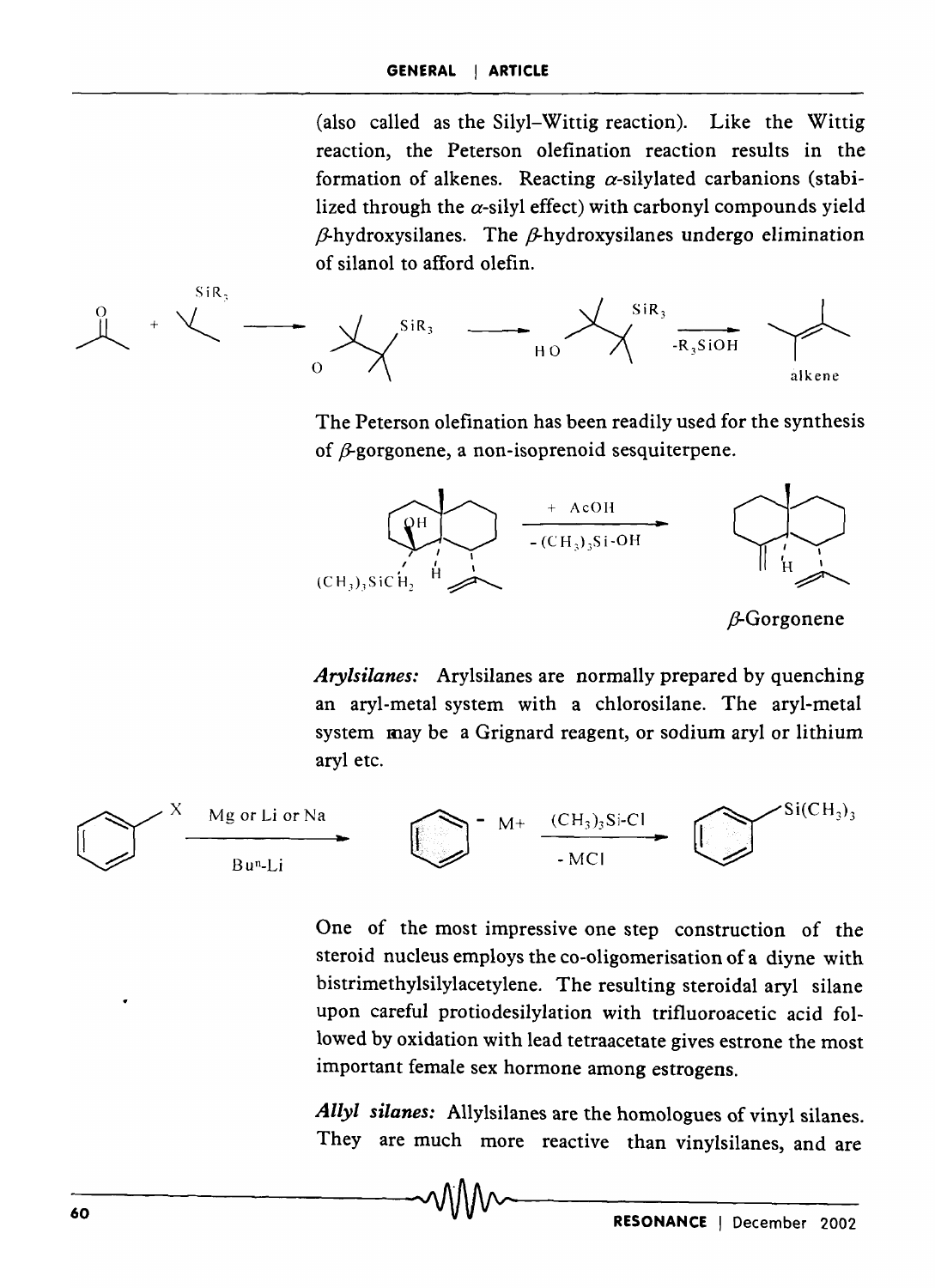

prepared by quenching allyl anions with halosilanes.



The reactions of allylsilanes are very similar to the reactions of vinylsilanes. Allylsilanes undergo regiocontrolled electrophilic attack similar to vinylsilanes. Such a reaction has been utilized for the synthesis of commercially important

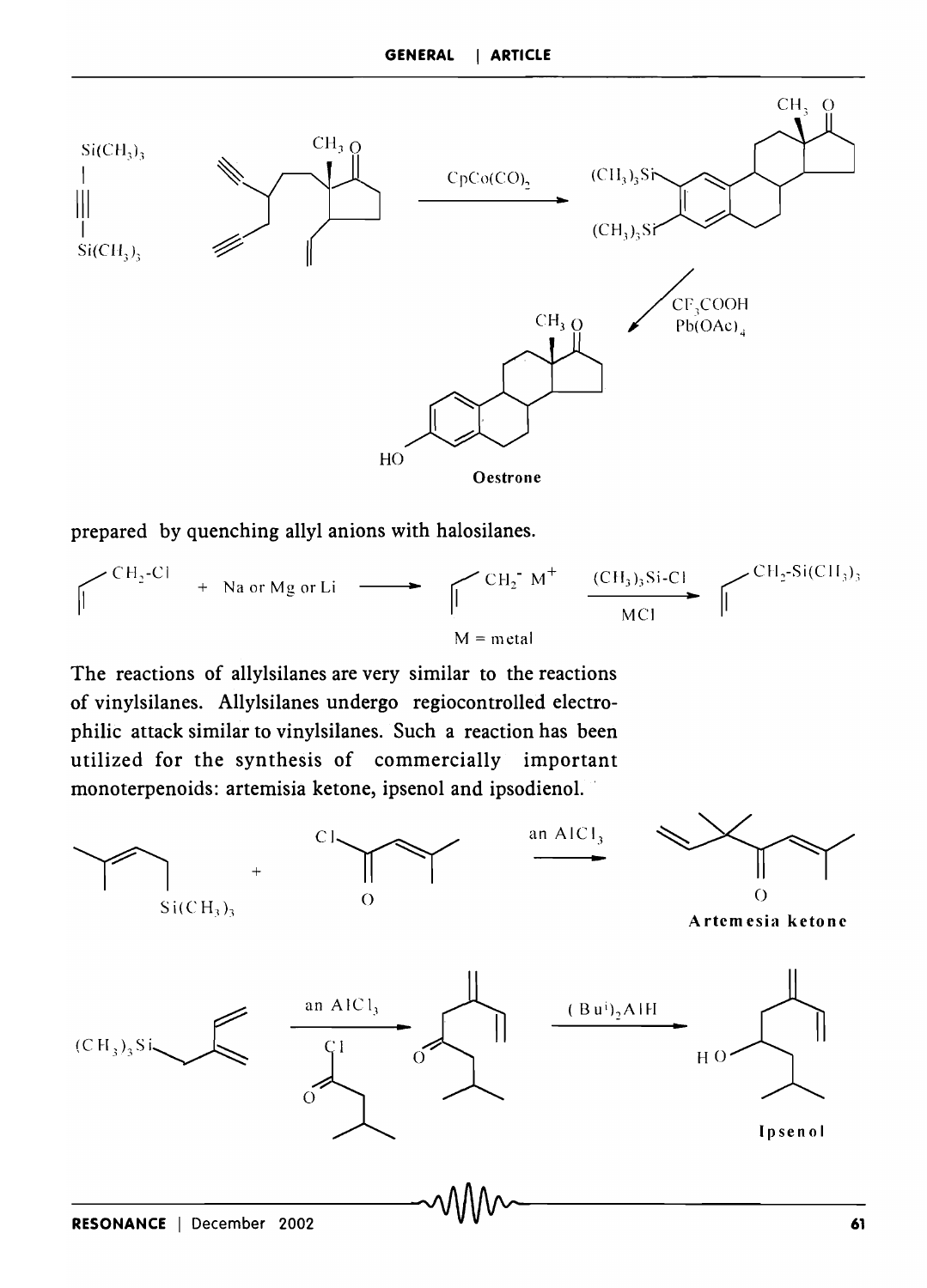

 $\beta$ -Ketosilanes:  $\alpha$ -Bromoketones are converted to silyl enol ethers by treatment with lithium based reagents. Further, reaction with chlorotrimethylsilane followed by metallation and quench with a second equivalent of chlorotrimethylsilane gives the  $\beta$ ketosilane.

$$
R-CO-CH_2-Br
$$
\n
$$
R-CO-CH_2-Br
$$
\n
$$
R-C=CH-Br
$$
\n
$$
R-C=CH-Br
$$
\n
$$
R-CO-CH_2-Si(CH_3)_3
$$
\n
$$
R-C=CH-Br
$$
\n
$$
R-CO-CH_2-Si(CH_3)_3
$$

An important application of the utility of a  $\beta$ -ketosilane is the synthesis of brevicomin.

*Acylsilanes:* One of earliest methods for the preparation of acylsilanes is the conversion of a dithiane to the corresponding silyl compound. Hydrolysis of the dithiane employing various reagents like chloramine-T or  $Hg(II)$  salts, etc. gives the acylsilane.



An instance for the utility of an acylsilane in natural product synthesis is the synthesis of the true pheromone component of sweet potato leaf folder moth. The Wittig reaction of an acyl silane with a phosphorous ylid forms a vinyl silane. Further desilylation and oxidation gives the pheromone.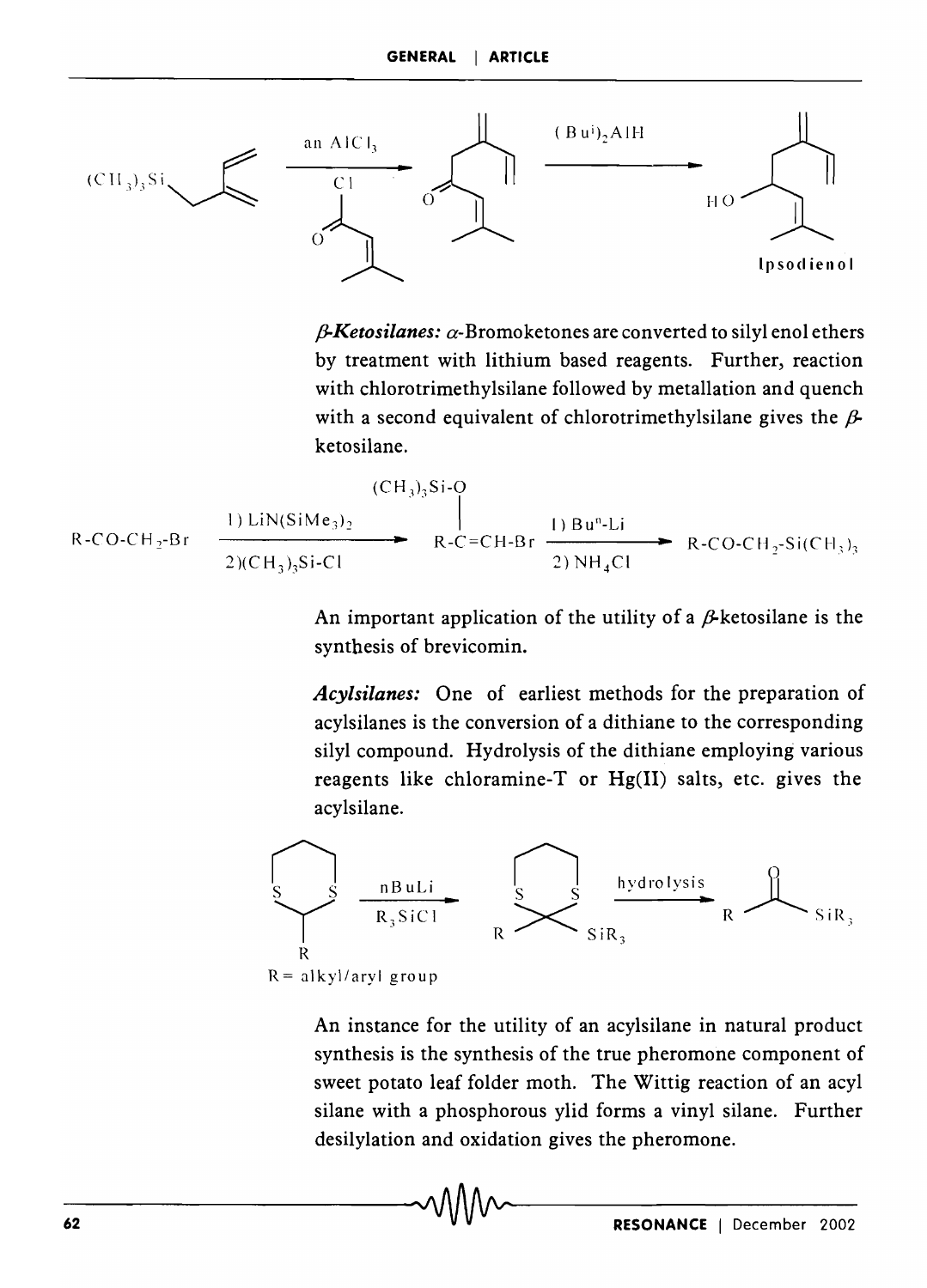